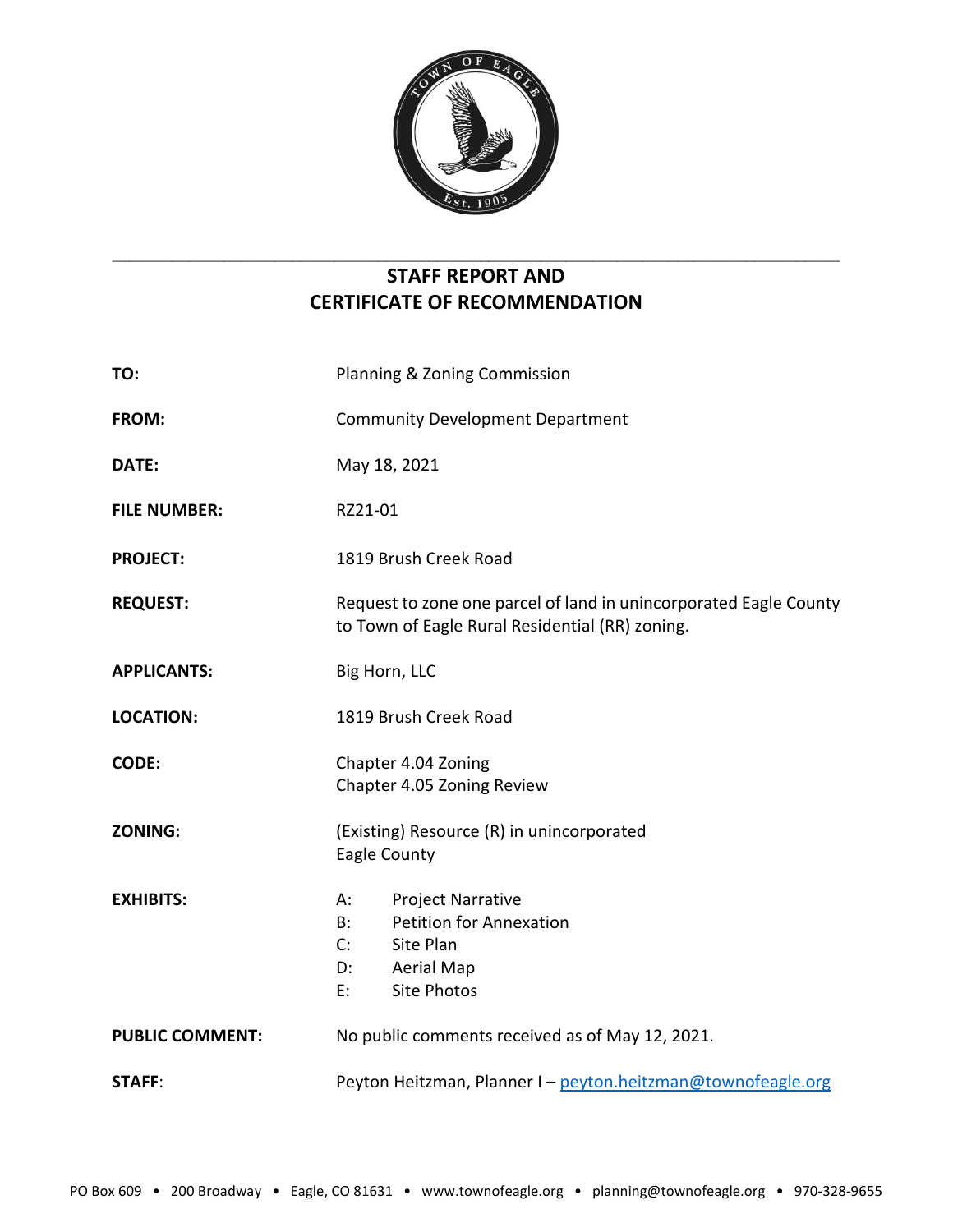#### **INTRODUCTION**

On April 27, 2021, the Town Council passed Resolution 38, Series 2021 finding the Annexation Petition for 1819 Brush Creek Road to be in substantial compliance with Section 31-12-107(1) C.R.S. The annexation application was accompanied by a request to zone the property to Rural Residential (RR) zoning. The property is currently zoned Resource in unincorporated Eagle County.

The property is located south of the Brush Creek Road and Sylvan Lake Road intersection. The project consists of one lot under the sole ownership of Little Horn, LLC, managed by Catherine Turnipseed and Scott Turnipseed. There is one single-family home on the property with accessory structures. No development is proposed for this property.



Should Town Council approve the annexation application for 1819 Brush Creek Road at the upcoming Public Hearing on June 8th, 2021, the Planning & Zoning Commission's recommendation for zoning will be considered as part of a subsequent zoning approval for the property.

#### **DISCUSSION ITEM(S)**

1. Is the proposed RR zoning supported by the Town of Eagle's long range planning documents?

#### **STANDARDS FOR APPROVAL (SECTION 4.05.030.A.)**

The conditions for zoning as described in Section 4.05.030 of the Land Use and Development Code are:

*STANDARD #1: That the rezoning is compatible with surrounding land uses, and is consistent with the Town's goals, policies and plans.*

Staff comment: Staff believes the proposed residential zoning is appropriate for this property because it complements the surrounding residential land uses. The adjacent properties to the east and west are large lots (greater than 2 acres) containing single-family homes. To the north across Brush Creek Road is the Soleil Homes at Brush Creek subdivision with single-family homes and duplexes. To the south, across Brush Creek, are single-family homes in the Eagle Ranch Planned Unit Development.

When reviewing the project for consistency with the Town's goals, policies, and plans, staff was guided by the Elevate Eagle Comprehensive Plan (2020). The property is within the Town's Urban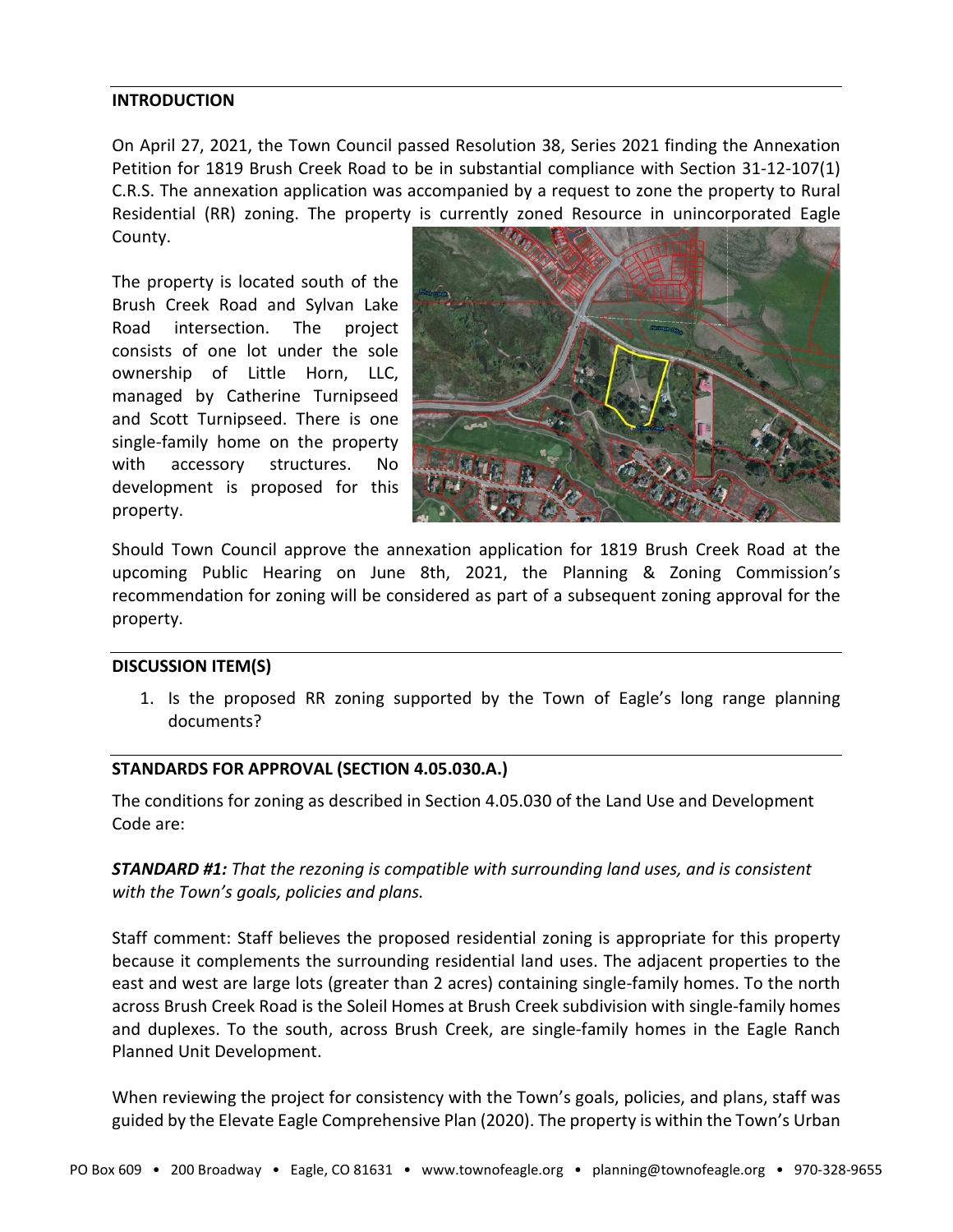Growth Boundary. The proposed Rural Residential zoning is supported by the Future Land Use Map (FLUM) that provides future land use designations for the Town. The property is identified as Rural Residential in the FLUM. The Rural Residential land use on the FLUM is comparable to the Municipal Code's Rural Residential zone district in terms of density and allowed uses. The proposed zoning of the property is supported by policies in the Comprehensive Plan including:

• Policy 2-8.1. Support and preserve the attributes and quality of the "country lane" experience along Brush Creek Road.

Staff comment: The property contains low density residential with a setback from the street that is far greater than the 25' minimum for the zone district. This is similar to other lots along Brush Creek Road, supporting the "country lane" experience.

• Policy 4-2.1 Preserve and protect the quality of and integrity of wetlands, rivers, streams, and riparian areas.

Staff comment: The structures on the property maintain a 75' setback from Brush Creek. This setback is greater than currently required under existing Town of Eagle regulations.

*STANDARD #2: That the land to be rezoned was previously zoned in error or the existing zoning is inconsistent with the Town's goals, policies and plans.*

Staff Comment: The application meets this standard. The existing Resource zoning in the County is inconsistent with the Town of Eagle's FLUM.

*STANDARD #3: That the area for which rezoning is requested has changed substantially such that the proposed rezoning better meets the needs of the community; OR*

Staff Comment: If the annexation application is approved by Town Council, 1819 Brush Creek Road will have changed substantially through incorporation into the Town boundary. The proposed zoning better meets the needs of the community through its alignment with the Town's Comprehensive Plan.

*STANDARD #4: That the rezoning is incidental to a comprehensive revision of the Town's zoning map which recognizes a change in conditions and is consistent with the Town's goals, policies and plans.*

Staff Comment: There has not been a comprehensive revision to the Town's zoning map. This standard is not applicable to application.

\_\_\_\_\_\_\_\_\_\_\_\_\_\_\_\_\_\_\_\_\_\_\_\_\_\_\_\_\_\_\_\_\_\_\_\_\_\_\_\_\_\_\_\_\_\_\_\_\_\_\_\_\_\_\_\_\_\_\_\_\_\_\_\_\_\_\_\_\_\_\_\_\_\_\_

# **STAFF RECOMMENDATION**

Staff recommends **APPROVAL** for the zoning of 1819 Brush Creek Road from Eagle County PUD zoning to Town of Eagle Rural Residential zoning based on Standards (1), (2), and (3) of Section 4.05.030. of the Municipal Code.

# **PLANNING AND ZONING COMMISSION POTENTIAL MOTIONS**